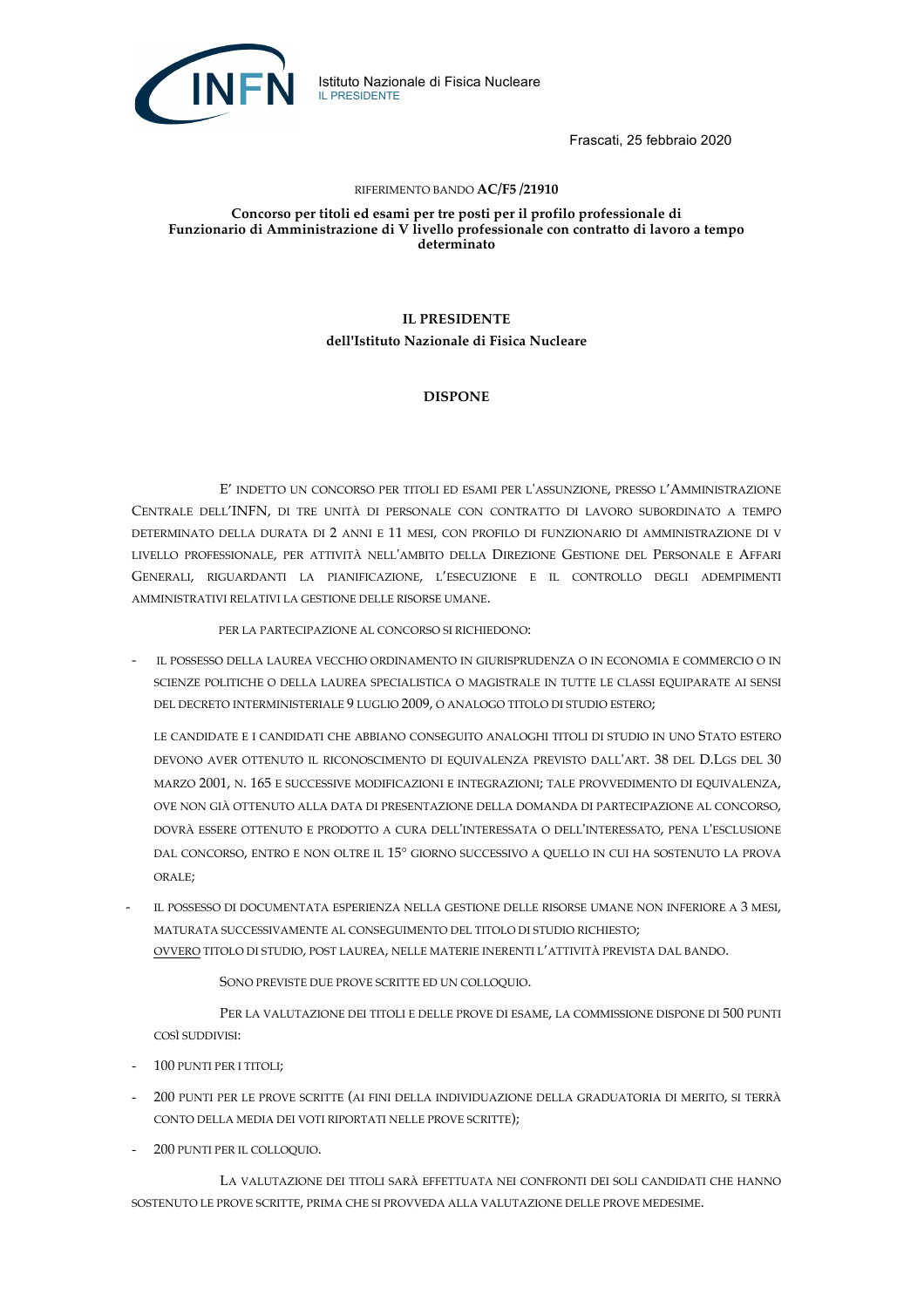

I TITOLI VALUTABILI SONO:

- a) TITOLI DI STUDIO, MASSIMO PUNTI **30**/100;
- b) QUALIFICAZIONE PROFESSIONALE, MASSIMO PUNTI **20**/100;
- c) ESPERIENZA ACQUISITA, MASSIMO PUNTI **50**/100;

LA COMMISSIONE ESAMINATRICE EFFETTUERÀ LA VALUTAZIONE DEI TITOLI SULLA BASE DEI SEGUENTI CRITERI:

RELATIVAMENTE AL TITOLO DI STUDIO

- VOTAZIONE RIPORTATA NEI TITOLI DI STUDIO;
- CONGRUENZA DELL'ITER FORMATIVO CON L'ATTIVITÀ PREVISTA PER IL POSTO MESSO A CONCORSO;

RELATIVAMENTE ALLA QUALIFICAZIONE PROFESSIONALE

- PERTINENZA CON L'ATTIVITÀ PROPOSTA PER IL POSTO A CONCORSO;

RELATIVAMENTE ALL'ESPERIENZA ACQUISITA

- PERTINENZA CON L'ATTIVITÀ PROPOSTA PER IL POSTO A CONCORSO;
- RESPONSABILITÀ E COORDINAMENTO DI ATTIVITÀ.

LE PROVE SCRITTE VERTERANNO SUI SEGUENTI ARGOMENTI:

- ISTITUZIONI DI DIRITTO PUBBLICO;
- ISTITUZIONI DI DIRITTO AMMINISTRATIVO;
- NOZIONI DI DIRITTO DEL LAVORO;
- CCNL COMPARTO ISTRUZIONE E RICERCA;
- LINGUA INGLESE:
- NOZIONI DI INFORMATICA CONNESSE ALL'UTILIZZO DEL PACCHETTO OFFICE.

LA PROVA ORALE CONSISTERÀ IN UN COLLOQUIO SUGLI ARGOMENTI INDICATI NELLE DUE PROVE SCRITTE, IN UNA DISCUSSIONE SUGLI ELABORATI DELLE PROVE STESSE E SULLE CONOSCENZE RELATIVE ALL'ATTIVITÀ PREVISTA DAL BANDO, NONCHÉ IN UNA DISCUSSIONE SULLE EVENTUALI ESPERIENZE LAVORATIVE PREGRESSE. NEL RISPETTO DI QUANTO INDICATO ALL'ART. 12 DEL DPR 9 MAGGIO 1994, N. 487, LA COMMISSIONE ESAMINATRICE PROPORRÀ A CIASCUN CANDIDATO UNO O PIÙ QUESITI, INERENTI GLI ARGOMENTI CHE SONO MATERIA DI ESAME, PREVIA ESTRAZIONE A SORTE.

LE CANDIDATE E I CANDIDATI RICEVERANNO PERSONALE COMUNICAZIONE CIRCA LA DATA E LA SEDE IN CUI AVRANNO LUOGO LE PROVE DEL CONCORSO CON L'OSSERVANZA DEI SEGUENTI TERMINI MINIMI DI PREAVVISO: 15 GIORNI PER LE PROVE SCRITTE, 20 GIORNI PER LA PROVA ORALE.

SARANNO AMMESSI AL COLLOQUIO COLORO CHE ABBIANO RIPORTATO IN CIASCUNA PROVA SCRITTA UN PUNTEGGIO DI ALMENO 140/200 PUNTI.

LA COMMISSIONE ESAMINATRICE NON PROCEDERÀ ALLA CORREZIONE DELLA SECONDA PROVA SCRITTA SE LA PRIMA PROVA SCRITTA NON RISULTERÀ SUPERATA CON UN PUNTEGGIO DI ALMENO 140 PUNTI SU 200.

IL COLLOQUIO SI INTENDE SUPERATO QUANDO SIA RIPORTATA UNA VOTAZIONE DI ALMENO 140/200 PUNTI.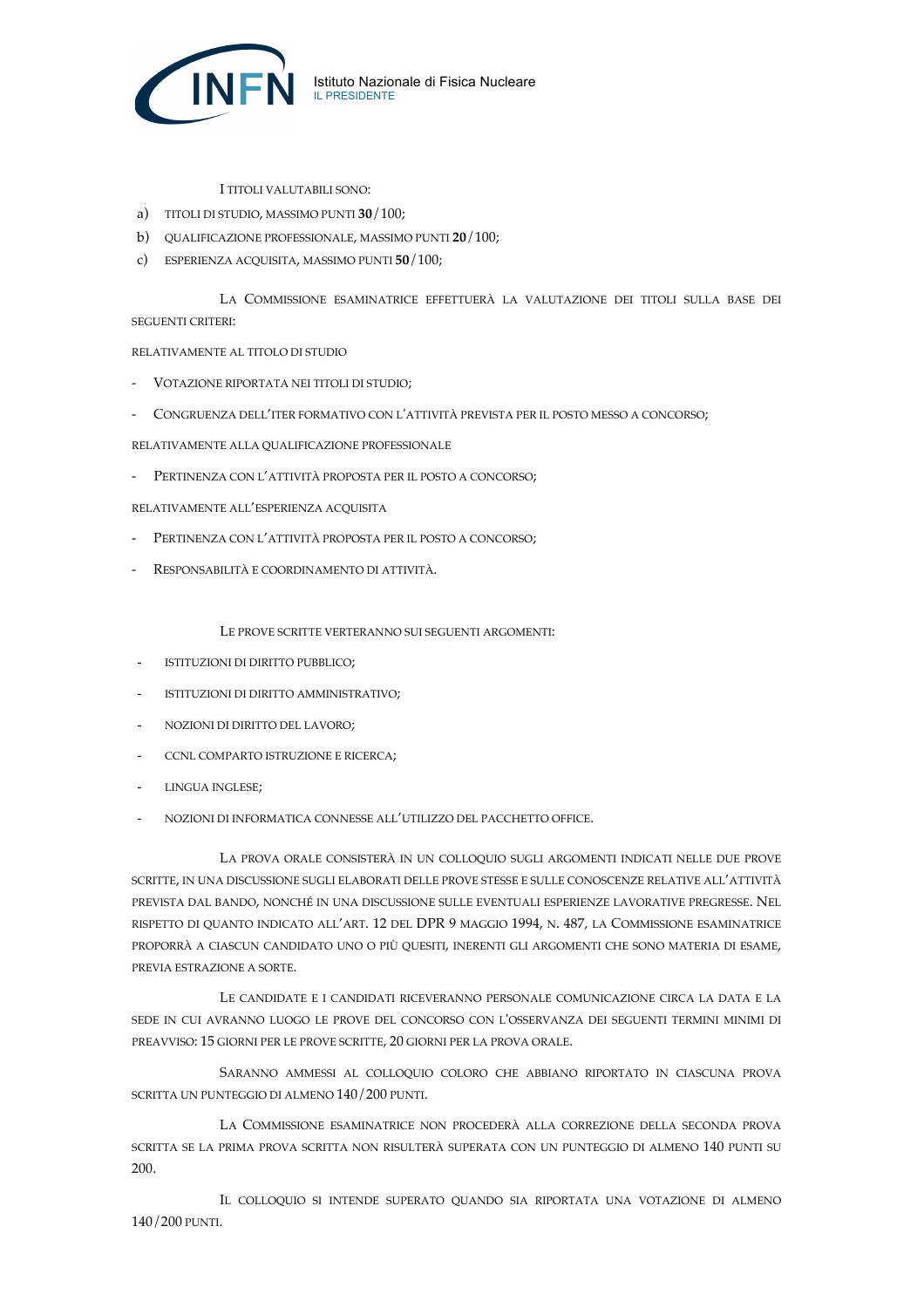

Istituto Nazionale di Fisica Nucleare

IL PRESIDENTE

SARANNO ESCLUSE LE DOMANDE SPEDITE SUCCESSIVAMENTE AL TERMINE PREDETTO E QUELLE CHE PER QUALSIASI CAUSA NON PERVENGANO ALL'INFN –AMMINISTRAZIONE CENTRALE, DOPO ULTERIORI 15 GIORNI; A TAL FINE FARÀ FEDE LA DATA APPOSTA DALL'UFFICIO POSTALE COMPETENTE PER LA DISTRIBUZIONE.

IN ALTERNATIVA LE DOMANDE POTRANNO ESSERE INOLTRATE DA UN INDIRIZZO DI POSTA ELETTRONICA CERTIFICATA DEL/DELLA CANDIDATO/A, AL SEGUENTE INDIRIZZO PEC: amm.ne.centrale@pec.infn.it SEMPRE ENTRO IL SUDDETTO TERMINE.

NELLA DOMANDA, GLI INTERESSATI DOVRANNO INDICARE I PROPRI DATI ANAGRAFICI, UN RECAPITO PER LE COMUNICAZIONI, DICHIARARE IL POSSESSO DEI REQUISITI GENERALI PRESCRITTI PER L'AMMISSIONE AL PUBBLICO IMPIEGO E DICHIARARE IL POSSESSO DEI REQUISITI RICHIESTI PER L'AMMISSIONE AL CONCORSO.

LE DICHIARAZIONI FORMULATE NELLA DOMANDA DALLE CANDIDATE E DAI CANDIDATI AVENTI TITOLO ALLE UTILIZZAZIONE DELLE FORME DI SEMPLIFICAZIONE DELLE CERTIFICAZIONI AMMINISTRATIVE, SONO DA RITENERSI RILASCIATE AI SENSI DEGLI ARTICOLI 46 E 47 DEL D.P.R. 445/2000 ED HANNO LA STESSA VALIDITÀ TEMPORALE DELLE CERTIFICAZIONI CHE SOSTITUISCONO.

LA MANCATA SOTTOSCRIZIONE DELLA DOMANDA, LA MANCATA DICHIARAZIONE DEI REQUISITI GENERALI PRESCRITTI PER L'AMMISSIONE AL PUBBLICO IMPIEGO E DEI REQUISITI RICHIESTI PER L'AMMISSIONE AL CONCORSO (INDICATI NEL FAC-SIMILE DI DOMANDA DALLA LETTERA A) ALLA LETTERA K)) O LA MANCATA PRESENTAZIONE DI UN DOCUMENTO DI RICONOSCIMENTO IN CORSO DI VALIDITÀ, COMPORTERÀ L'ESCLUSIONE DAL CONCORSO.

QUALORA IL CANDIDATO SIA PARENTE ENTRO IL QUARTO GRADO OVVERO AFFINE ENTRO IL SECONDO GRADO DI UN DIPENDENTE O ASSOCIATO CON INCARICO DI RICERCA NELL'INFN, DEVE DARNE COMUNICAZIONE SCRITTA PRIMA DELLO SVOLGIMENTO DELLE PROCEDURE CONCORSUALI.

ALLE DOMANDE DI PARTECIPAZIONE I CANDIDATI DOVRANNO ALLEGARE LA SEGUENTE DOCUMENTAZIONE, DICHIARATA CONFORME ALL'ORIGINALE O CONFORME AL VERO, IN FORMA DI ATTO DI NOTORIETÀ AI SENSI DELL'ARTICOLO 47 DEL D.P.R. 445/2000 E SUCCESSIVE MODIFICAZIONI:

- CURRICULUM FORMATIVO E DELL'ATTIVITÀ SVOLTA, FIRMATO DAL CANDIDATO;
- DOCUMENTAZIONE IDONEA AD ATTESTARE IL POSSESSO DEI REQUISITI RICHIESTI PER LA PARTECIPAZIONE AL CONCORSO E DEI TITOLI VALUTABILI INDICATI NEL BANDO;
- ELENCO DI TUTTI I DOCUMENTI PRESENTATI IN ALLEGATO ALLA DOMANDA;
- FOTOCOPIA DI UN DOCUMENTO DI RICONOSCIMENTO IN CORSO DI VALIDITÀ.

LA PREDETTA DOCUMENTAZIONE DOVRÀ ESSERE PRODOTTA IN CARTA SEMPLICE E POTRÀ ESSERE IN ORIGINALE O IN COPIA AUTENTICATA OVVERO IN COPIA DICHIARATA CONFORME ALL'ORIGINALE MEDIANTE DICHIARAZIONE SOSTITUTIVA DELL'ATTO DI NOTORIETÀ AI SENSI DELL'ART. 47 DEL D.P.R. N. 445/2000. I CANDIDATI POSSONO DOCUMENTARE I TITOLI VALUTABILI ANCHE MEDIANTE LE FORME DI SEMPLIFICAZIONE DELLE CERTIFICAZIONI AMMINISTRATIVE CONSENTITE DAL D.P.R. N. 445/2000 (DICHIARAZIONI SOSTITUTIVE DI CERTIFICAZIONI O DELL'ATTO DI NOTORIETÀ); TALI DICHIARAZIONI DEVONO ESSERE REDATTE IN MODO ANALITICO E DEVONO CONTENERE TUTTE LE INDICAZIONI CHE LE RENDANO UTILIZZABILI PER LE FINALITÀ PER LE QUALI SONO STATE RESE.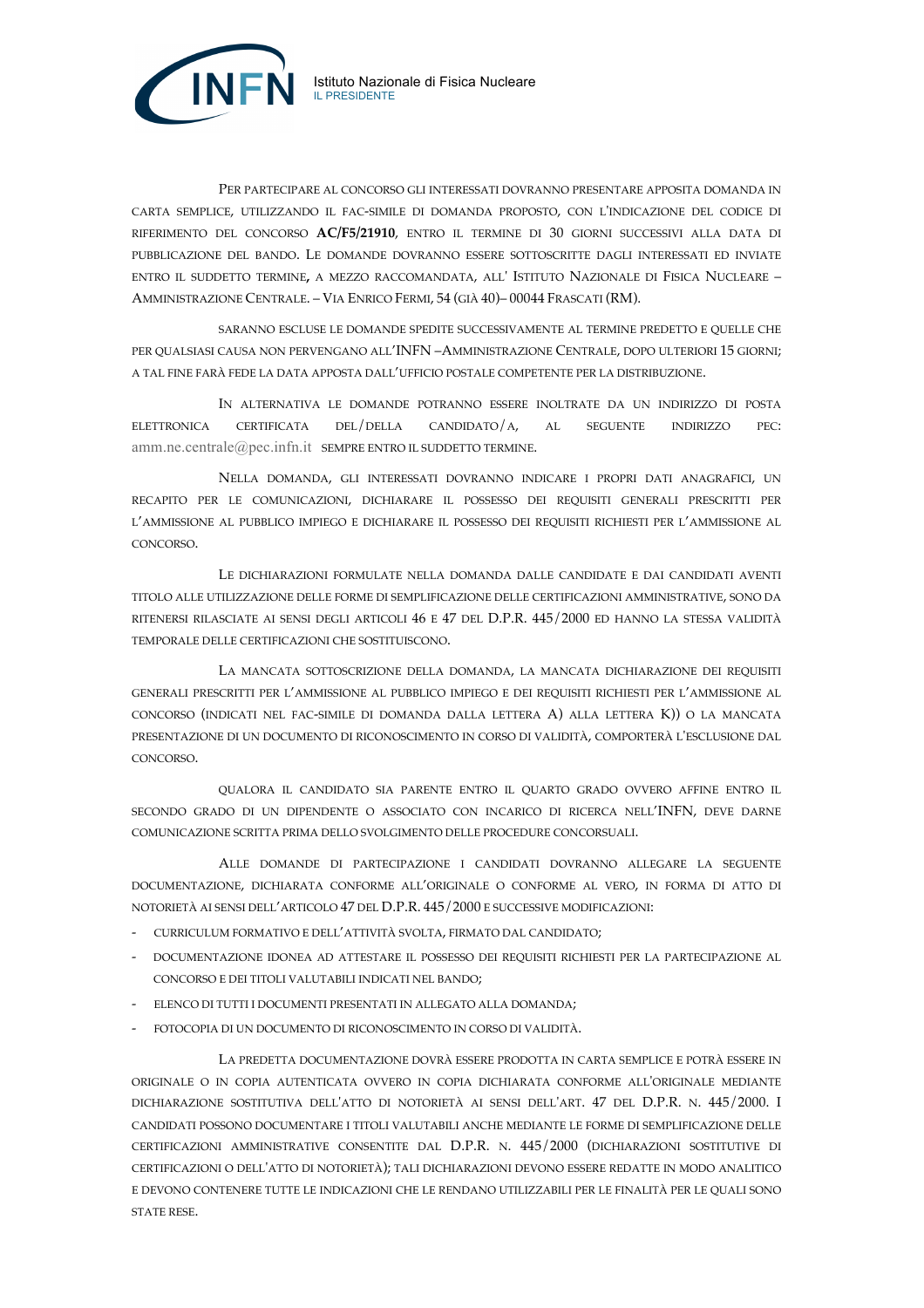



 $\overline{a}$ 

AL TERMINE DEL CONCORSO SARÀ FORMATA UNA GRADUATORIA DI MERITO, CON L'OSSERVANZA DELLE VIGENTI DISPOSIZIONI IN MATERIA DI PRECEDENZA O PREFERENZA NELLE NOMINE, CHE SARÀ DEFINITA DAL PUNTEGGIO FINALE CHE È DATO DALLA SOMMA DEL VOTO CONSEGUITO NELLA VALUTAZIONE DEI TITOLI, DALLA MEDIA DEI VOTI CONSEGUITI NELLE PROVE SCRITTE E DALLA VOTAZIONE CONSEGUITA AL COLLOQUIO. TALE GRADUATORIA, CHE POTRÀ ESSERE UTILIZZATA PER LE EVENTUALI ASSUNZIONI DA EFFETTUARE, NON È IMPEGNATIVA PER L'INFN AL FINE DELLE ASSUNZIONI STESSE.

TITOLARE DEL TRATTAMENTO DEI DATI PERSONALI È L'ISTITUTO NAZIONALE DI FISICA NUCLEARE – EMAIL: PRESIDENZA@PRESID.INFN.IT.

RESPONSABILE DELLA PROTEZIONE DEI DATI - EMAIL: DPO@INFN.IT

IN CONFORMITÀ A QUANTO DISPOSTO DALL'ART. 13 DEL REGOLAMENTO UE 2016/679, I DATI PERSONALI RICHIESTI ALLE CANDIDATE E AI CANDIDATI SARANNO RACCOLTI E TRATTATI, ANCHE CON L'USO DI STRUMENTI INFORMATICI ESCLUSIVAMENTE PER LA GESTIONE DELLE ATTIVITÀ CONCORSUALI E NEL RISPETTO DELLA DISCIPLINA LEGISLATIVA E REGOLAMENTARE DETTATA PER LO SVOLGIMENTO DI TALI ATTIVITÀ.

IL CONFERIMENTO DEI DATI È NECESSARIO PER VALUTARE I REQUISITI DI PARTECIPAZIONE ED IL POSSESSO DEI TITOLI E LA LORO MANCATA INDICAZIONE PUÒ PRECLUDERE TALE VALUTAZIONE.

I DATI SONO CONSERVATI PER IL PERIODO NECESSARIO ALL'ESPLETAMENTO DELLA PROCEDURA CONCORSUALE E SUCCESSIVAMENTE MANTENUTI AI SOLI FINI DI ARCHIVIAZIONE.

L'INFN GARANTISCE AD OGNI INTERESSATO L'ACCESSO AI DATI PERSONALI CHE LO RIGUARDANO, NONCHÉ LA RETTIFICA, LA CANCELLAZIONE E LA LIMITAZIONE DEGLI STESSI ED IL DIRITTO DI OPPORSI AL LORO TRATTAMENTO. L'INFN GARANTISCE ALTRESÌ IL DIRITTO DI PROPORRE RECLAMO ALL'AUTORITÀ GARANTE DEL TRATTAMENTO DEI DATI PERSONALI CIRCA IL TRATTAMENTO EFFETTUATO.

> **ISTITUTO NAZIONALE DI FISICA NUCLEARE Il PRESIDENTE (Prof. Antonio Zoccoli)<sup>1</sup>**

 $1$  Documento informatico firmato digitalmente ai sensi della legge 241/90 art. 15 c 2, del testo unico D.P.R. 28 dicembre 2000, n. 445, del D.Lgs. 7 marzo 2005, n. 82, e norme collegate, il quale sostituisce il testo cartaceo e la firma autografa.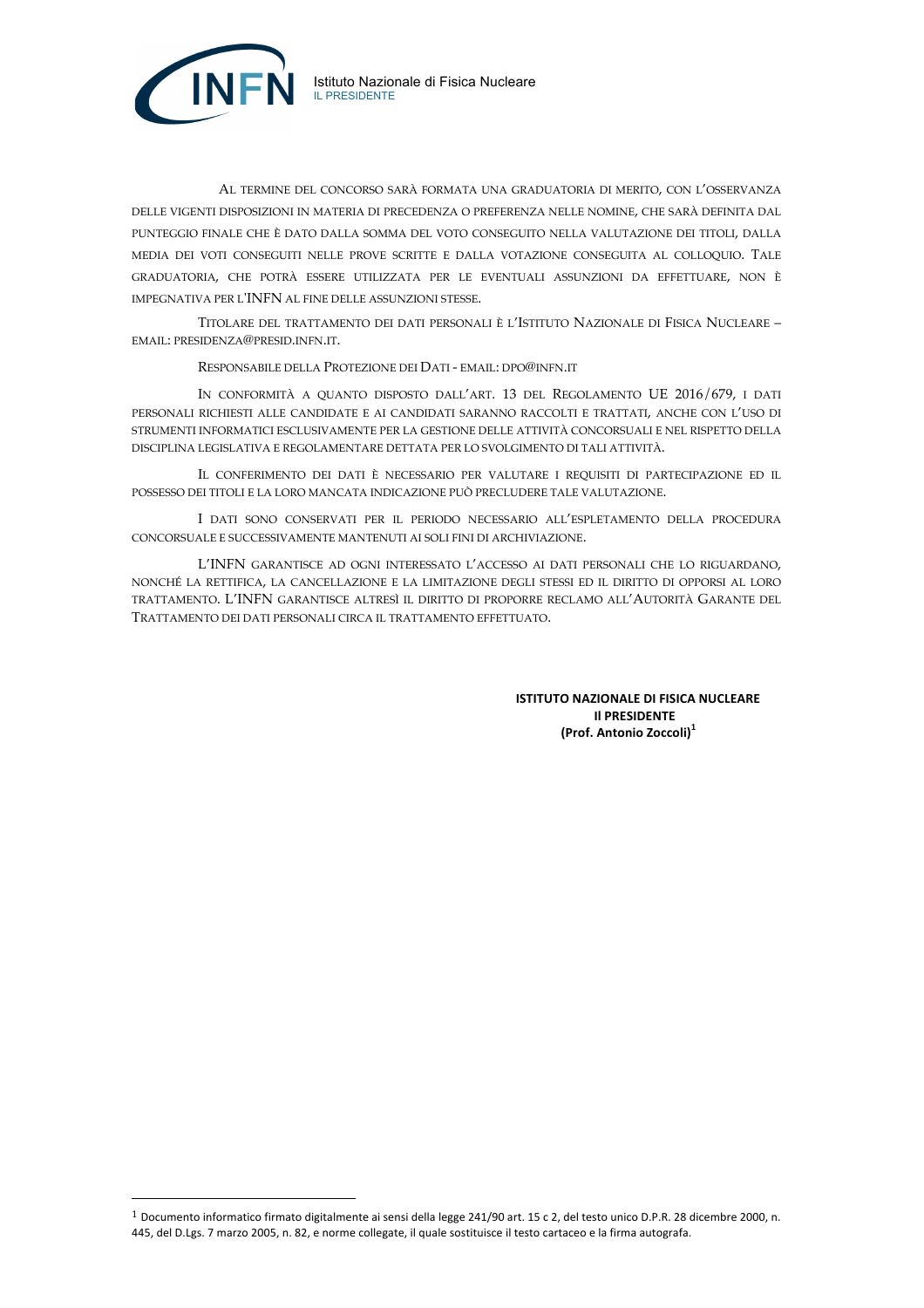

Fac-simile della domanda di ammissione da inoltrare, possibilmente dattiloscritta, in carta semplice, a mezzo raccomandata A.R. o tramite PEC:

All'INFN – Amministrazione Centrale Via Enrico Fermi, 54 (già 40) 00044 Frascati (RM)

# RIFERIMENTO CONCORSO **AC/F5/21910**

a) ... sottoscritt.. ....... (cognome e nome) ....... chiede di essere ammess.. a partecipare al concorso per l'assunzione di tre unità di personale con contratto di lavoro subordinato a tempo determinato della durata di 2 anni e 11 mesi, con profilo di Funzionario di Amministrazione di V livello professionale, presso l'Amministrazione Centrale dell'INFN, per attività, nell'ambito della Direzione Gestione del Personale e Affari Generali, riguardanti la pianificazione, l'esecuzione e il controllo degli adempimenti amministrativi relativi la gestione delle risorse umane.

A tal fine, consapevole che ai sensi dell'art. 76 del D.P.R. 445/2000, le dichiarazioni mendaci, la falsità negli atti e l'uso di atti falsi sono punite ai sensi del codice penale e delle leggi speciali in materia, dichiara sotto la propria responsabilità, ai sensi e per gli effetti delle disposizioni contenute negli articoli 46 e 47 del D.P.R. 445/2000, quanto segue:

- b) di essere nat.. in .................................................. (prov di .................................) il ................................................. ;
- c) di essere cittadin... ......................................... *(indicare la nazionalità di appartenenza)*;
- d) di essere iscritt.. nelle liste elettorali del Comune di ………………….. (prov. di …….) *(la dichiarazione va resa dalle sole candidate e dai soli candidati di cittadinanza italiana);*

*ovvero:*

di non essere iscritt.. nelle liste elettorali per ……………………….. *(la dichiarazione va resa dalle sole candidate e dai soli candidati di cittadinanza italiana);*

- e) di essere nella seguente posizione rispetto agli obblighi militari ………………… *(la dichiarazione va resa dai soli candidati di cittadinanza italiana soggetti a tale obbligo)*;
- f) di essere in possesso della laurea in …………………. conseguita il …………………….., presso …………………………….., con votazione …………………………; *(indicare eventualmente ulteriori titoli di studio superiori)*

*nel caso in cui il titolo di studio sia stato conseguito in uno Stato estero*

- di aver ottenuto il riconoscimento di equivalenza previsto dall'art. 38 del D.Lgs 30 marzo 2001, n. 165, come risulta dalla seguente documentazione allegata alla presente domanda ............................................................................................................................... ;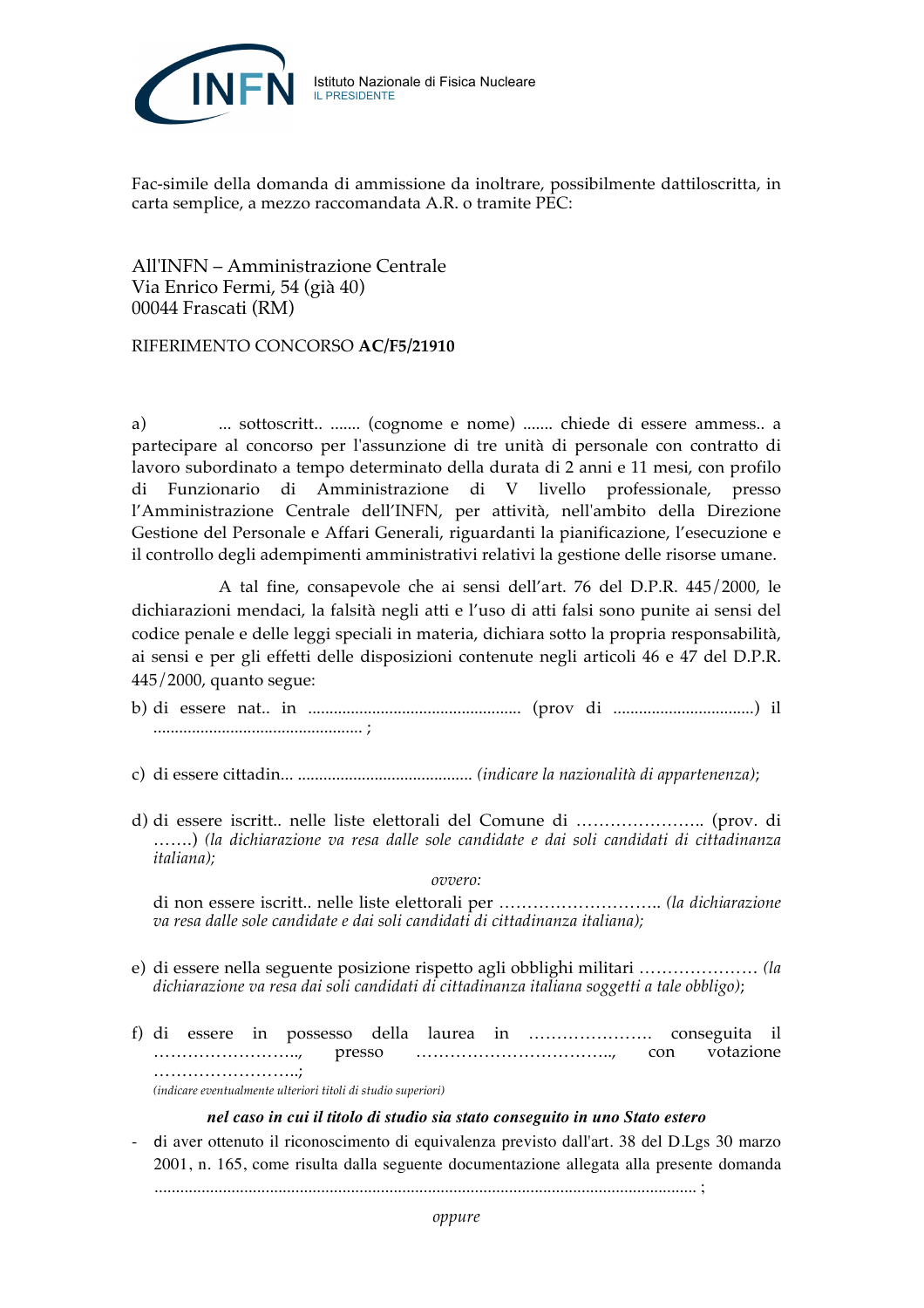

- di aver presentato domanda per il riconoscimento di equivalenza previsto dall'art. 38 del D.Lgs 30 marzo 2001, n. 165, come risulta dalla seguente documentazione allegata alla presente domanda ............................................................... ;
- g) di essere in possesso di documentata esperienza nella gestione delle risorse umane, non inferiore a 3 mesi, maturata successivamente al conseguimento del titolo di studio richiesto;
- di avere maturato esperienza presso ……………… con qualifica di ……………….., in attività di …………., nel periodo dal …………………….. al ………………………….;

*(aggiungere altri campi se si vogliono indicare più esperienze);*

*ovvero* di essere in possesso del seguente titolo di studio post laurea ……………………. conseguito il ………………… presso ……………….. nelle materie ………………… inerenti l'attività prevista dal bando*;*

h) di non essere stat.. destituit.. o dispensat.. dall'impiego presso una pubblica amministrazione, né di essere stat... dichiarat... decadut... da un impiego statale, né di essere stat... licenziat... da una pubblica amministrazione in applicazione delle normative sanzionatorie di cui ai relativi Contratti Collettivi Nazionali di Lavoro, né di essere stati interdett.. dai pubblici uffici in base a sentenza passata in giudicato; (la dichiarazione va resa anche in assenza di rapporti *di pubblico impiego)*;

*ovvero*

di essere stat… destituit…., dispensat…., decadut…. o licenziat…. interdett….. con provvedimento …………………………….;

i) di non aver riportato condanne penali,

#### *ovvero*

di aver riportato le seguenti condanne penali ................................................ *(indicare gli estremi delle relative sentenze, anche se sia stata concessa amnistia, condono, indulto o perdono giudiziale)*;

# **se la cittadinanza è diversa da quella italiana:**

j) di godere dei diritti civili e politici nello Stato di appartenenza o di provenienza;

### *ovvero*

di non godere dei diritti civili e politici nello Stato di appartenenza o di provenienza per i seguenti motivi……………………………;

# k) di avere adeguata conoscenza della lingua italiana.

….. sottoscritt….. dichiara inoltre:

- di non essere dipendente INFN

*ovvero*

di prestare servizio presso l'INFN dal ……. *(specificare la sede di lavoro, la tipologia del rapporto di lavoro, il profilo professionale e il livello di inquadramento)*;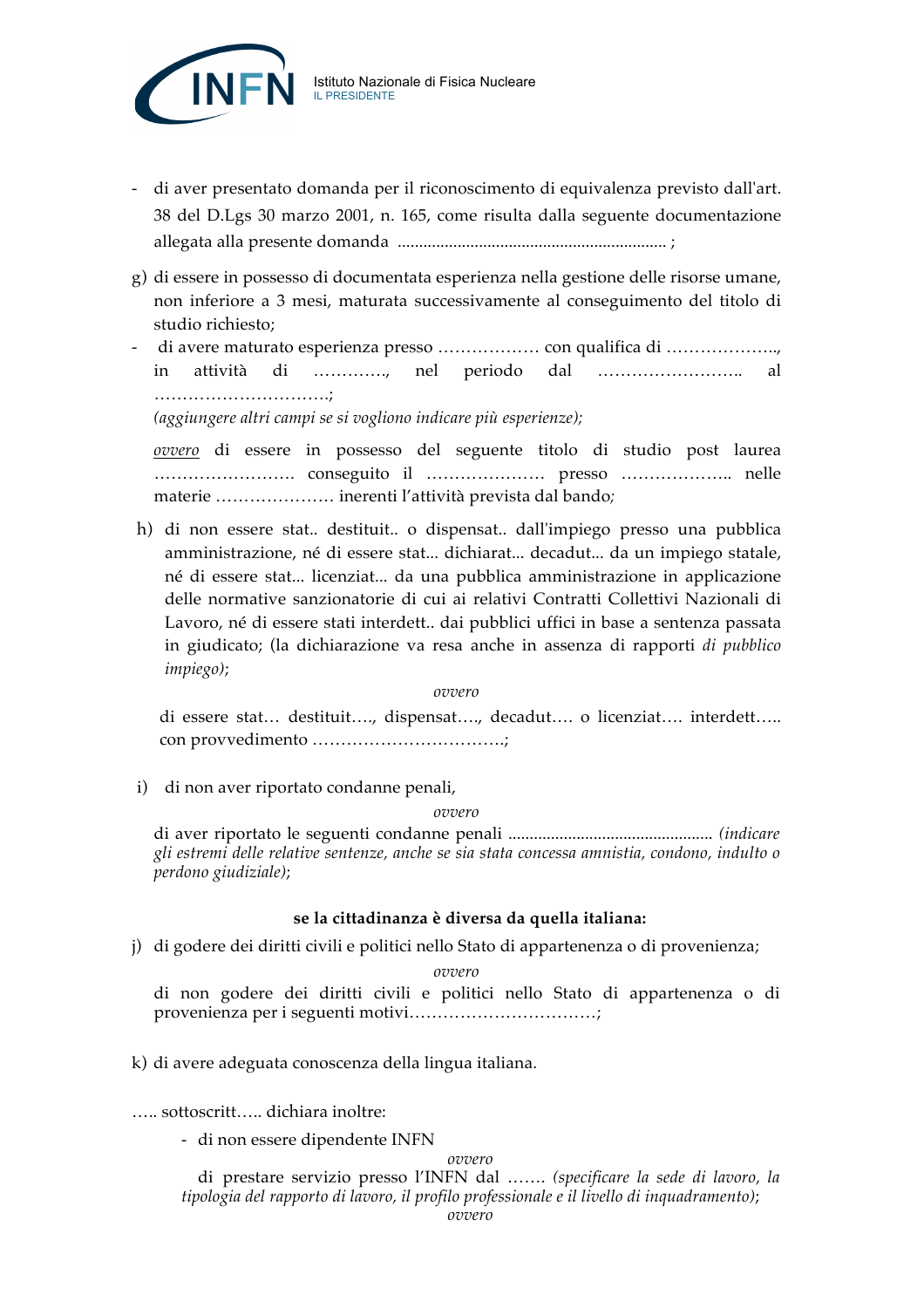

di aver prestato servizio presso l'INFN dal ……….. al ………. *(specificare la sede di lavoro, la tipologia del rapporto di lavoro, il profilo professionale e il livello di inquadramento)*;

-di non appartenere alle categorie protette della L. 68/99;

*ovvero*

di appartenere alle categorie riservatarie della L. 68/99 e di essere invalido con una percentuale pari al ……., tipologia: …….…..…, certificato n° ……… rilasciato in data ……..… da ……………………. *(specificare: struttura sanitaria – Azienda Sanitaria Locale – INPS)*;

- di essere iscritto all'elenco di cui all'art. 8, comma 2 della Legge 2 marzo 1999 (come da certificato allegato);
- di non avere necessità di ausili o tempi aggiuntivi;

*ovvero*

di avere necessità dei seguenti ausili ................................................. per sostenere le prove di esame, come indicato nel certificato allegato alla presente domanda;

- di possedere i seguenti titoli di preferenza previsti dall'art. 5 del DPR 487/1994, e successive modificazioni e integrazioni ................................................................... *(indicare la tipologia)*;
- n. ……….. figli;
- di aver prestato lodevole servizio presso pubbliche amministrazioni (dichiarare solo in caso di possesso del titolo).
- di non essere parente entro il quarto grado ovvero affine entro il secondo grado di un dipendente o associato con incarico di ricerca nell'INFN;

*ovvero*

di essere parente entro il quarto grado ovvero affine entro il secondo grado di un dipendente o associato con incarico di ricerca nell'INFN;

- di possedere i seguenti ulteriori documenti ritenuti utili ai fini della valutazione (es. lettere di referenza):

………………………………………. ……………………………………….

- che tutte le informazioni contenute nel curriculum, allegato alla domanda di partecipazione al concorso, corrispondono a verità;
- che le copie della documentazione allegate alla domanda sono conformi agli originali;

Tutte le comunicazioni relative al concorso dovranno essere inoltrate al seguente indirizzo:

Via...............................................................

o in alternativa al seguente indirizzo di Posta Elettronica Certificata …………………………………………..